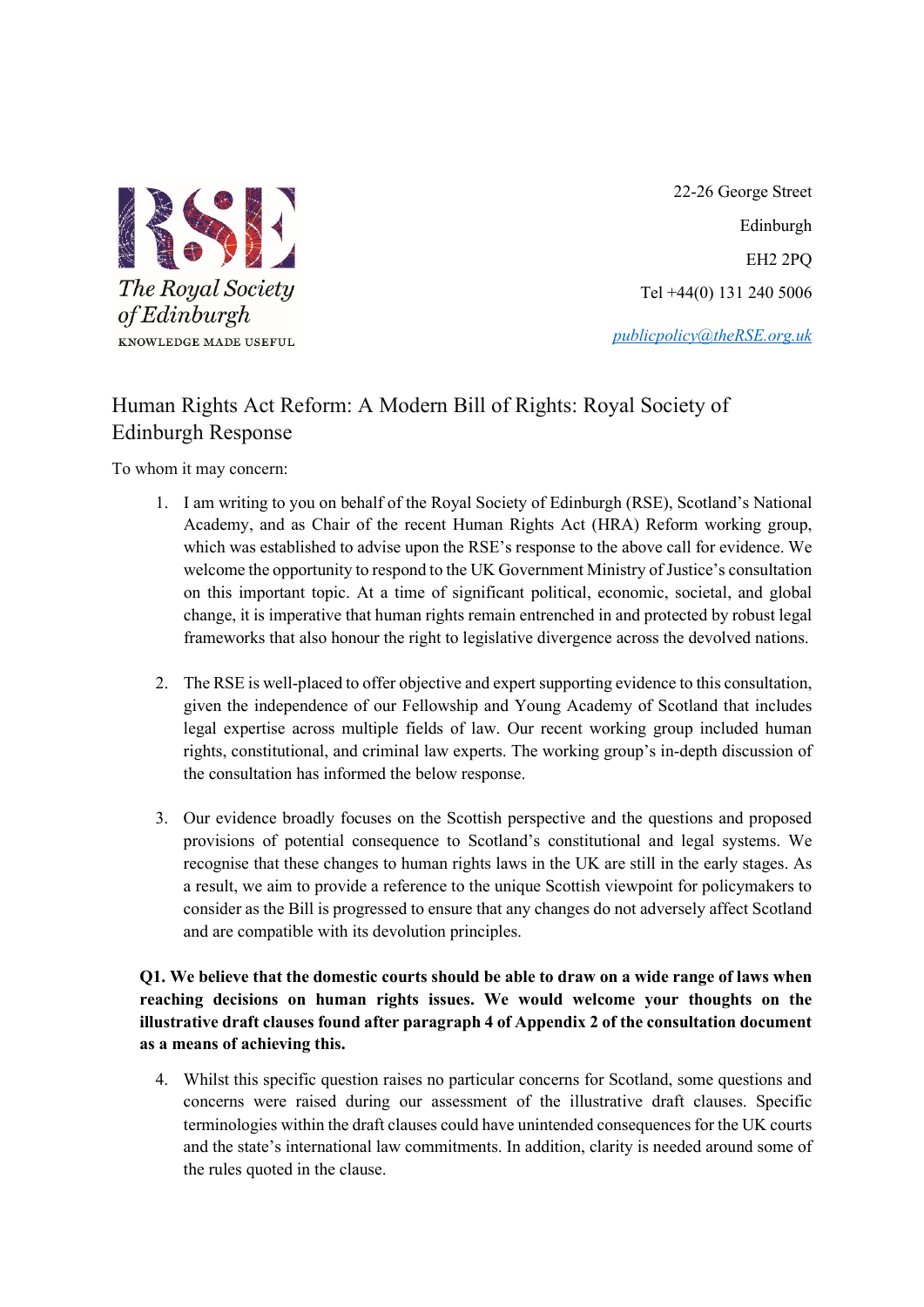- 5. The RSE has concerns about the definitive nature of the phrase '*must follow a previous judgment*.' In practice, this has the potential to inhibit the Court's freedom to depart from previous decisions as it develops its jurisprudence following the enactment of any reform of human rights law. The Supreme Court, through its decisions, can develop the law, and this clause could impede this development process, making the move unduly restrictive. There could be scope to soften this strongly-worded terminology. 'Must', for example, might be replaced with an alternative term that would enable the courts to continue to perform this function.
- 6. We also noted the peculiarity of the *travaux préparatoires* as a discrete interpretive aid in domestic law (in option 2). Section II of the European Convention on Human Rights (ECHR) has established rules on treaty interpretation, which bind the UK as it does other states. This inclusion does not appear consistent with the UK's obligations under international law.

## **Q2. The Bill of Rights will make clear that the UK Supreme Court is the ultimate judicial arbiter of our laws in the implementation of human rights. How can the Bill of Rights best achieve this with greater certainty and authority than the current position?**

- 7. We are apprehensive about the named role of the Supreme Court as the 'ultimate judicial arbiter' on the implementation of human rights. Our concern is that this could undermine respect for the role of the Strasbourg Court with respect to human rights cases, especially in cases to which the UK is a party: see article 46 ECHR. We recommend that careful consideration should be given to how this proposal would be applied in practice if these changes were to be implemented.
- 8. We ask the Government to consider what other effects this move might have on the UK's obligations under the Convention. Questions were raised by the working group about whether the UK can remain part of the Convention without adherence to ECHR Article 13 (the right to an effective remedy). The article states that if an individual's '*rights and freedoms set out in the Convention are violated, the person is entitled to an 'effective remedy before a national authority*.<sup>'[1](#page-1-0)</sup> This raises concern as to whether the position of the Supreme Court under this proposal could undermine the individual's right to petition and, therefore, the UK's obligations under the ECHR should that right be exercised. The potential implications of this change on rights under Article 13 should be carefully considered and explained.

## **Q3. Should the qualified right to jury trial be recognised in the Bill of Rights? YES/NO format - with reasons.**

9. No, at least not for Scotland. Except in the case of offences such as rape and murder, which are in the exclusive jurisdiction of the High Court of Justiciary, decisions as to whether a case should be prosecuted summarily or before a jury are entirely at the direction of the prosecutor against whose decision there is no appeal. We also have concerns that this could limit the powers of the Scottish Parliament to pass legislation about the mode of trial, given

<span id="page-1-0"></span><sup>1</sup> European Court of Human Rights. (2013/1950). *European Convention on Human Rights amended by Protocols Nos. 11, 14 and 15 supplemented by Protocols Nos. 1, 4, 6, 7, 12, 13 and 16. 3*. [https://www.echr.coe.int/documents/convention\\_eng.pdf](https://www.echr.coe.int/documents/convention_eng.pdf)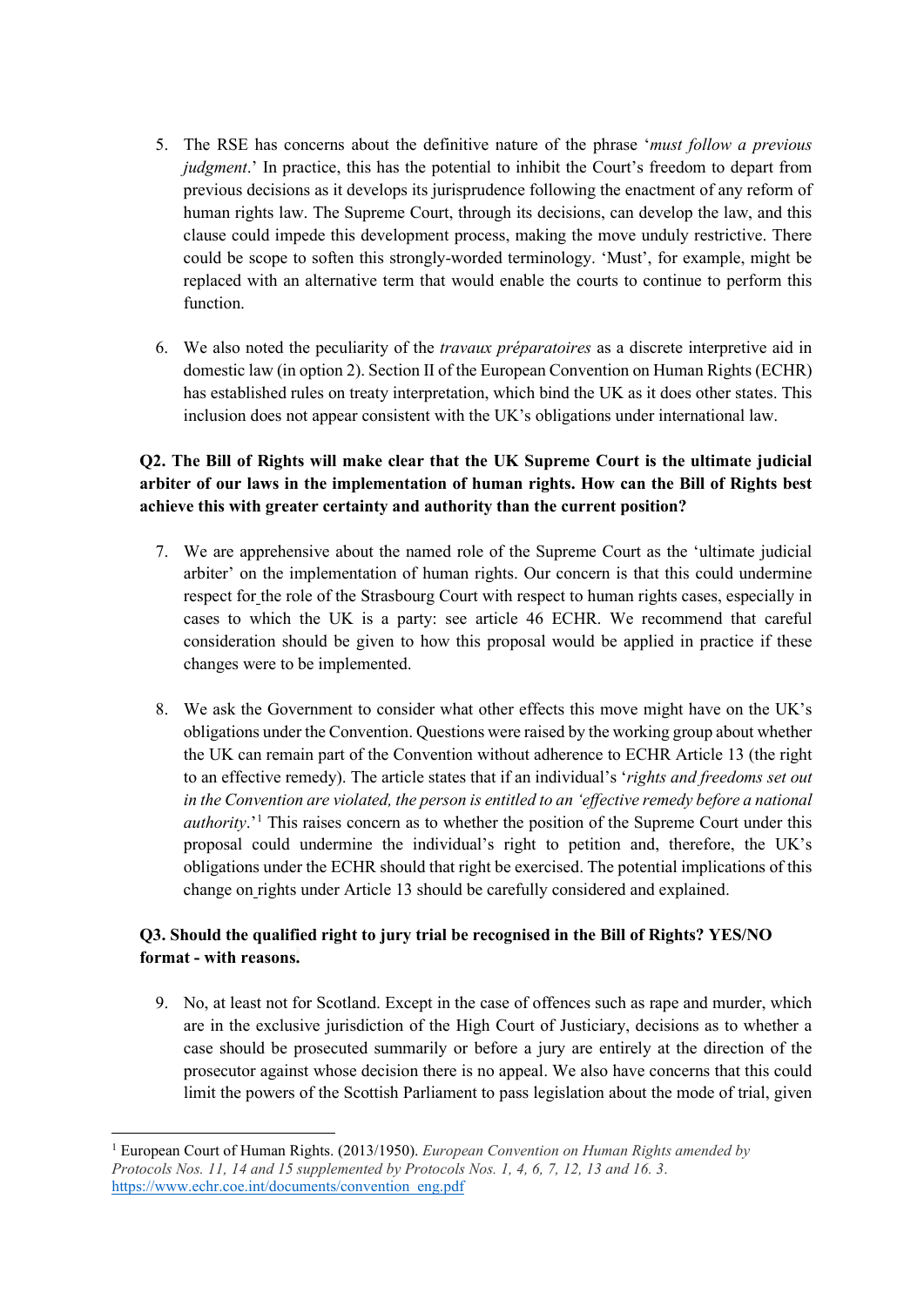that the Scottish Government is currently considering the report of the Lord Justice-Clerk's Review Group on the management of sexual offence cases which may have implications for the future of jury trials. [2](#page-2-0) Any provision in this area should recognise that criminal justice is a devolved area, which the proposed reforms should not seek to constrain.

10. More generally, it is not clear what benefit the Government considers, including the right to a jury trial in the Bill will provide, or what gives rise to the need for such a right. The right to a jury trial in England and Wales or Northern Ireland does not seem to be susceptible to being infringed by public authorities in the same way as other rights. And conferring such a right would not prevent Parliament from removing the right in the future in regard to particular offences if it thought fit.

## **Q8. Do you consider that a condition that individuals must have suffered a 'significant disadvantage' to bring a claim under the Bill of Rights, as part of a permission stage for such claims, would be an effective way of making sure that courts focus on genuine human rights matters? YES/NO format - with reasons.**

11. No. As with our response to question two, we have concerns that this proposal could have implications for our obligations under the ECHR. The condition that individuals must have suffered a 'significant disadvantage' raises questions about whether we would be adhering to the conditions stated in Articles 13 and 34 of the Convention, as the right of a victim to an effective remedy under those provisions is not so qualified.

# **Q10. How else could the government best ensure that the courts can focus on genuine human rights abuses**?

12. For Scotland, we do not detect a particular need for reform in this area. At present, there appear to be no domestic concerns about the number of cases being brought forward to the courts in relation to breaches of the Human Rights Act 1998.

## **Q15. Should the courts be able to make a declaration of incompatibility for all secondary legislation, as they can currently do for Acts of Parliament? YES/NO format - with reasons**.

13. This proposal appears to conflict with devolution legislation. Under section 29(1) of the Scotland Act 1998, legislation that is incompatible with any of the Convention rights is declared to be "not law", and under section 54(2), any such provision in delegated legislation is simply outside devolved competence. This means that any such provisions that contravene the Convention are struck down because the Scotland Act itself says that this is so. Our concern is that this change could confer on the Scottish courts a discretion regarding Scottish secondary legislation, which they do not currently have. The current position should be retained. Any changes that affect devolved legislation in this field should be made only with the agreement of the Scottish Parliament.

<span id="page-2-0"></span><sup>2</sup> Scottish Courts and Tribunals Service. (2021, March). *Improving the Management of Sexual Offence Cases: Final Report from the Lord Justice Clerk's Review Group*. [https://scotcourts.gov.uk/about-the-scottish-court](https://scotcourts.gov.uk/about-the-scottish-court-service/scs-news/2021/03/18/improving-the-management-of-sexual-offence-cases)[service/scs-news/2021/03/18/improving-the-management-of-sexual-offence-cases](https://scotcourts.gov.uk/about-the-scottish-court-service/scs-news/2021/03/18/improving-the-management-of-sexual-offence-cases)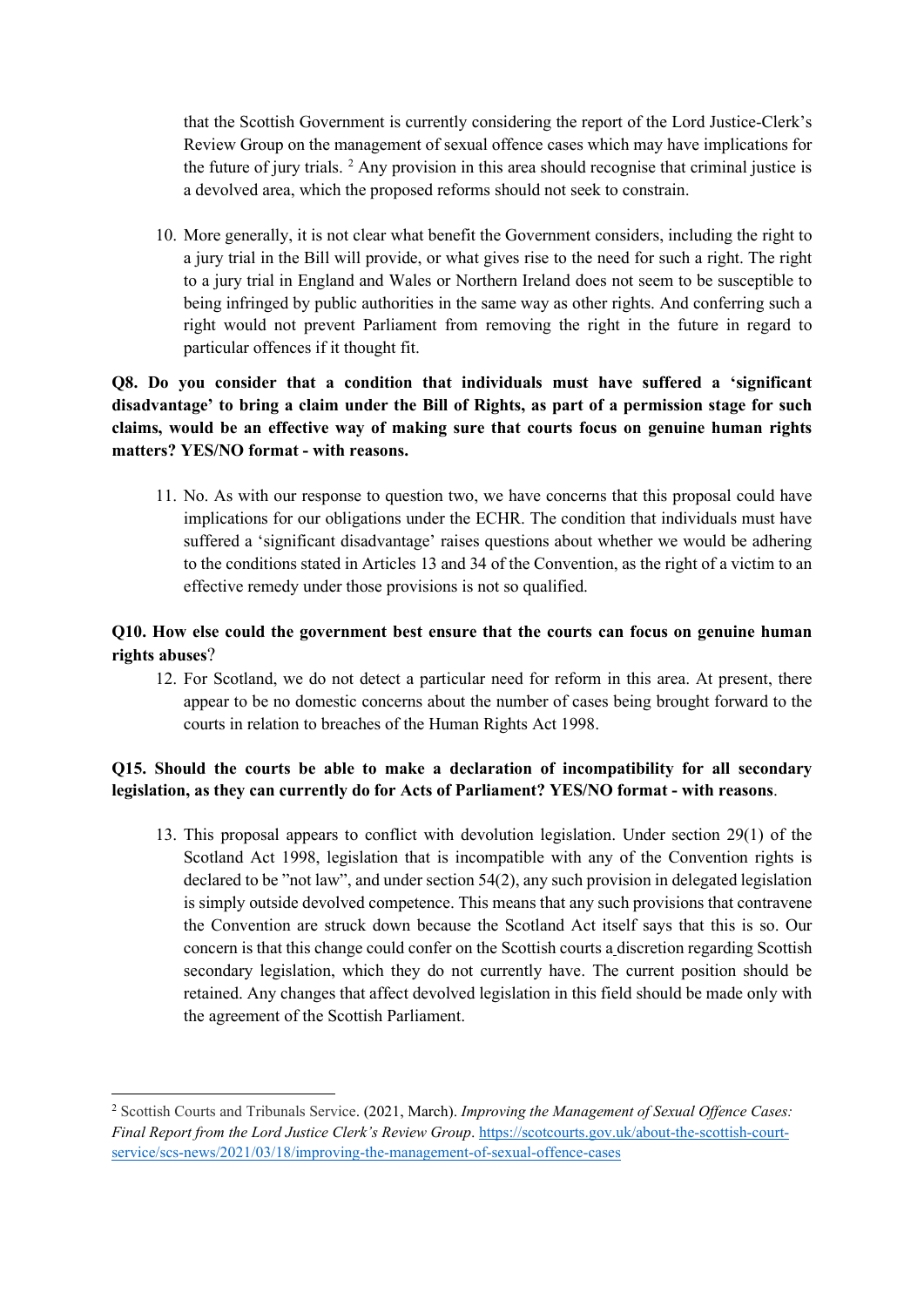## **Q19. How can the Bill of Rights best reflect the different interests, histories and legal traditions of all parts of the UK while retaining the key principles that underlie a Bill of Rights for the whole UK?**

- 14. In order for the Bill of Rights to best reflect the interests, histories and legal traditions of the whole of the UK, the Government must consider the potential impact that some of the proposals may have on the devolution settlements in Wales, Scotland and Northern Ireland. The Scotland Act 1998 reflects the distinctive Scottish traditions of our legal system. Any proposals should be framed to maintain compatibility with the provisions of the Act or else be approved by the Scottish Parliament.
- 15. We would like to reiterate our response to question three (the right to trial by jury) as an example of where the proposals appear not to recognise the current position in Scots law. We have previously expressed concerns about changes to the HRA that would unequally impact the legal traditions in Scotland, as Scotland's legal system is notably distinct from that in the rest of the  $I/K<sup>3</sup>$  $I/K<sup>3</sup>$  $I/K<sup>3</sup>$
- 16. We recommend that the government takes these regional variations into account when enacting laws at a national level. A solution could be a 'margin of appreciation' applied to Scotland's criminal laws to ensure the respect of our legal traditions. The 2018 report by the House of Commons Public Administration and Constitutional Affairs Committee (PACAC) made the point that in some instances (namely, the areas of EU laws retracted after Brexit, which 'intersects with devolved competence'), devolved nations should be allowed to 'diverge' and legislate themselves. [4](#page-3-1) Whilst the changes to the HRA are not a result of the UK's exit from the EU, the impact the Bill of Rights may have on devolved competencies bears similarities and therefore could be considered an area where divergence would be acceptable.

#### **Q20. Should the existing definition of public authorities be maintained, or can more certainty be provided as to which bodies or functions are covered? Please provide reasons.**

17. The RSE holds some reservations about changes to the current definition of public authorities. We noted that when the HRA was drafted, it deliberately did not set out a full definition of public authorities. This was intentional, as it was thought better to leave the development of such a definition to the courts and to allow for changes to the concept of public authorities. We believe that there is an argument that the existing definition should be maintained. It is difficult to legislate in such areas when we cannot predict what will happen in future cases.

<span id="page-3-0"></span><sup>3</sup> For a copy of RSE's advice paper AP15-24*, Scottish Parliament European and External Relations Committee Call for Evidence on Human Rights: Royal Society of Edinburgh response*, please contact Stephanie Webb at swebb@therse.org.uk.

<span id="page-3-1"></span><sup>4</sup> House of Commons Public Administration and Constitutional Affairs Committee. (2018, July). *Devolution and Exiting the EU: reconciling differences and building strong relationships, Eighth Report of Session 2017–19.* <https://publications.parliament.uk/pa/cm201719/cmselect/cmpubadm/1485/1485.pdf>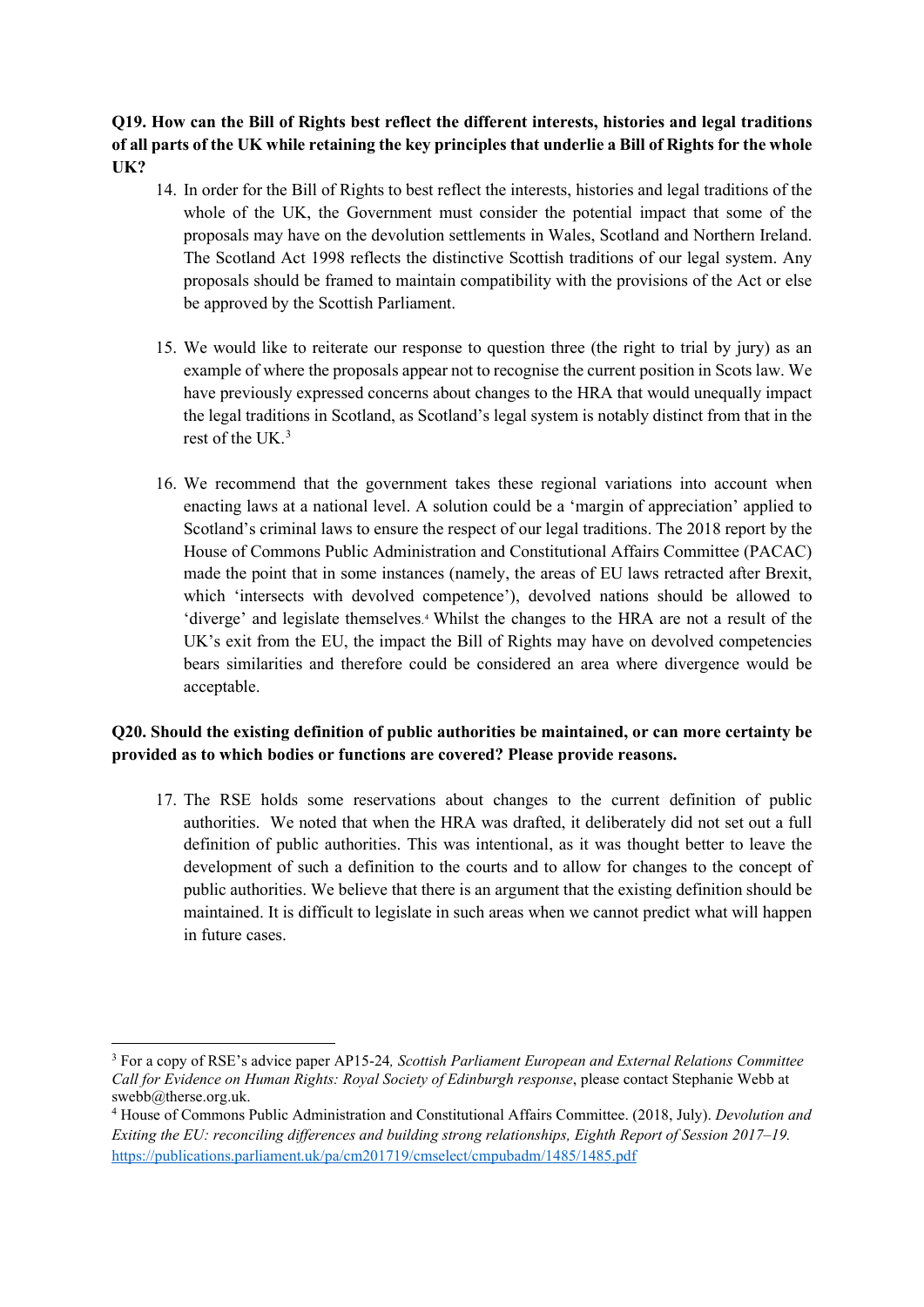**Q22. Given the above, we would welcome your views on the most appropriate approach for addressing the issue of extraterritorial jurisdiction, including the tension between the law of armed conflict and the Convention in relation to extraterritorial armed conflict**.

- 18. We recommend that this issue be dealt with outside of the current consultation paper and that it not be addressed in this Bill. The extraterritorial application of human rights law is the result of current jurisprudence in Strasbourg.
- 19. The law of armed conflict is an area of international humanitarian law that is not the exclusive province of the ECHR, and the extraterritorial application of that Convention is not confined to areas of armed conflict. This is a complex and highly contentious area, which would be better handled in isolation in the context of a more specialised consultation.

**Q23. To what extent has the application of the principle of 'proportionality' given rise to problems, in practice, under the Human Rights Act? We wish to provide more guidance to the courts on how to balance qualified and limited rights. Which of the below options do you believe is the best way to achieve this?**

- 20. As far as we can see, the principle of 'proportionality' has not caused any issues in practice in Scotland and appears to be working reasonably effectively in the hands of the courts. There is an inherent risk that new terminology will create a degree of uncertainty until the direction of the resultant case law is reasonably predictable. So, we would think it would best be avoided unless there is a clear need for new or updated terminology.
- 21. However, of the two options, option one provides more clearly articulated guidance and is easier to understand. It also reflects the current guidance and may mitigate challenges with any changes made.

## **Q27. We believe that the Bill of Rights should include some mention of responsibilities and the conduct of claimants and that the remedies system could be used in this respect. Which of the following options could best achieve this?**

- 22. We broadly accept the point that consideration of failure of responsibility is appropriate when considering the extent to which damages may be awarded for the breach of a Convention right. However, it is worth pointing out that there are very few cases where this has been litigated in the UK courts, which calls into question the need for corresponding legislation.
- 23. There is also doubt as to whether what is being proposed would be a workable solution. Rather than attempting to balance or quantify failures of responsibility against alleged human rights infringements, we would support the position that evidence of a serious failure of responsibility could be used to negate an entitlement to damages altogether. The alternative, a reduction in the amount of the award, is a relatively simple concept in personal injury cases, where the question is related to the extent to which fault on each side caused or contributed to the accident. It would be much harder to apply if, as is likely, the situation is one where the causative test cannot be applied.
- 24. We also have concerns about the suggestion in paragraph 307 concerning the consideration of relevant past conduct. This extends far beyond the scope of the existing jurisprudence on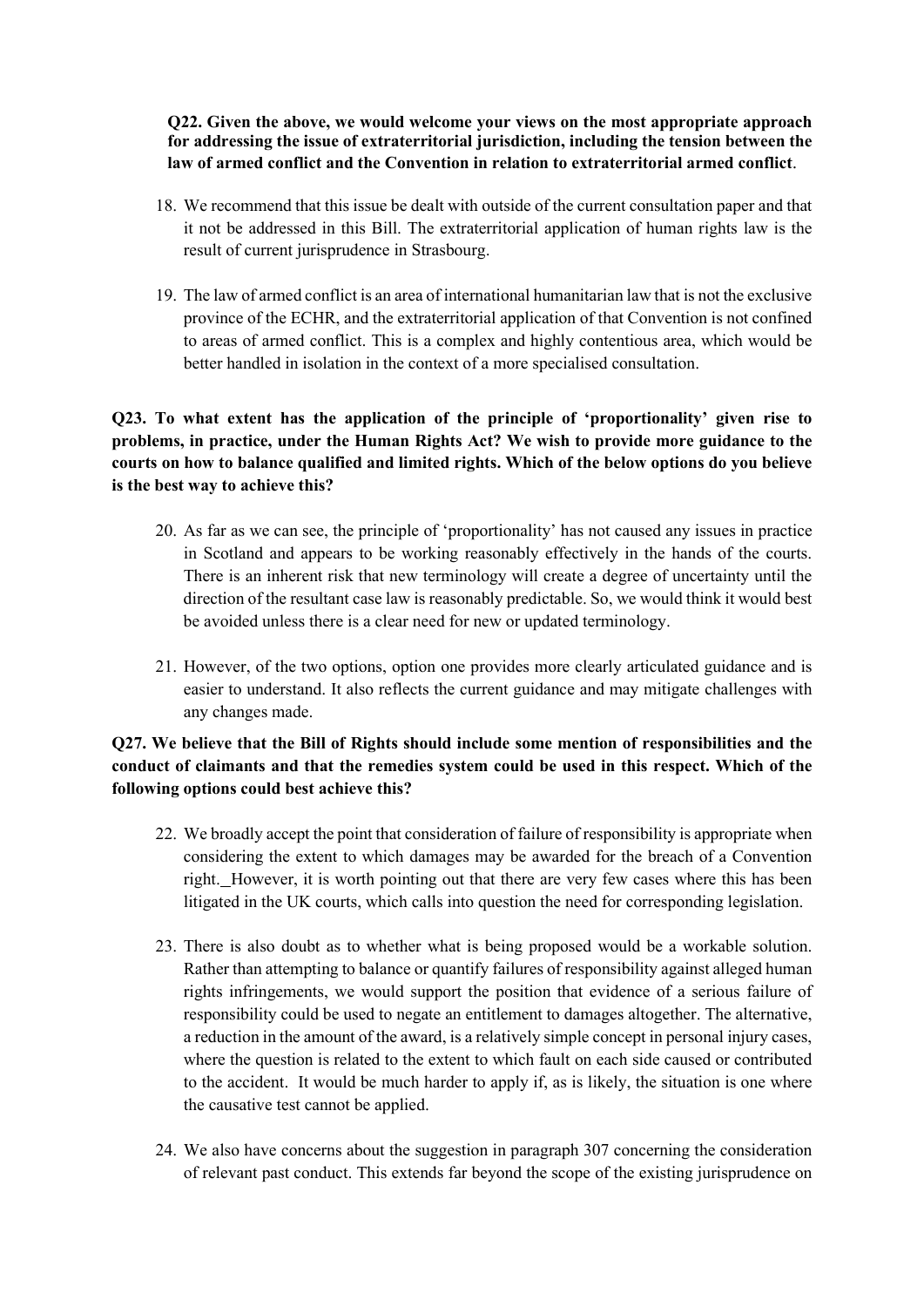contributory negligence (which would presumably be the closest analogue to considerations of failure of responsibility). However, we prefer not to assume a definitive position on this matter until we see more details on what is being proposed.

#### **Q28. We would welcome comments on the options for responding to adverse Strasbourg judgments in light of the illustrative draft clause in paragraph 11 of Appendix 2 of the consultation document.**

- 25. Upon our evaluation of the draft clauses, we found draft Clause one to be the only clause that is clear in its utility and purpose. The remaining draft clauses as they are written could introduce confusion and delay.
- 26. One concern is how the proposed provisions will relate to existing processes. We noted that there is already a supervisory procedure (e.g., *Hirst*) whereby the Committee of Ministers continuously supervises the European Court of Human Rights in its execution of judgments and decisions. [5](#page-5-0) It is unclear how this provision is intended to relate to that process, though we would presume it would not have any bearing on the functioning of that supervisory role. While it may be appropriate for Parliament to hold a debate following a judgment to discuss its effects and implications, we think that this should not take the adversarial form of a *vote*  on the judgment itself. It would therefore be better for the clause to indicate that the debate should be on a motion in neutral terms (in the Commons) or to take note (in the Lords), along the lines of these examples: [Northern Ireland \(Executive Formation etc.\) Act 2019 s 3;](https://protect-eu.mimecast.com/s/86lhCL72pfLm2Ac4SA2A?domain=legislation.gov.uk) [Coronavirus Act 2020 s 99.](https://protect-eu.mimecast.com/s/hczaCMw2qTjRYghYcy0F?domain=legislation.gov.uk) This would not exclude the possibility of a Minister tabling a motion outwith the terms of the legislation if they wished to press matters to a vote. But it would be helpful to emphasise that this process is intended to be one of dialogue.
- 27. In relation to Subclause three, there is no indication as to what happens after this procedure. It would be worthwhile considering giving the Secretary of State a role in making decisions regarding motions on adverse judgements and to state that, for reasons that will be announced, the judgment will not receive effect. This decision can then be tabled so the Houses can express views on that decision. It should be understood, however, that a judgment cannot be overruled by a vote in Parliament.

#### **Q29. We would like your views and any evidence or data you might hold on any potential impacts that could arise due to the proposed Bill of Rights.**

28. Our most significant concern about these proposals is in relation to their potential implications with respect to the Scotland Act 1998, as noted above. We want to reiterate that we would be opposed to any moves that undermine the devolution settlement without the consent of the Scottish Parliament. We were pleased to see the response issued by the Scottish Human Rights Commission, which echoes this concern with respect to the status of the HRA as a protected enactment under the Scotland Act.<sup>[6](#page-5-1)</sup>

[https://search.coe.int/cm/Pages/result\\_details.aspx?ObjectId=09000016808feca9](https://search.coe.int/cm/Pages/result_details.aspx?ObjectId=09000016808feca9)

<span id="page-5-0"></span><sup>5</sup> Council of Europe. (2018). *Resolution Execution of the judgments of the European Court of Human Rights Five cases against the United Kingdom.*

<span id="page-5-1"></span><sup>6</sup> Scottish Human Rights Commission. (2021, March). *Submission: Independent Review of the Human Rights Act, Call for Evidence*. [https://www.scottishhumanrights.com/media/2160/review-of-the-human-rights-act](https://www.scottishhumanrights.com/media/2160/review-of-the-human-rights-act-vfinal.pdf)[vfinal.pdf](https://www.scottishhumanrights.com/media/2160/review-of-the-human-rights-act-vfinal.pdf)